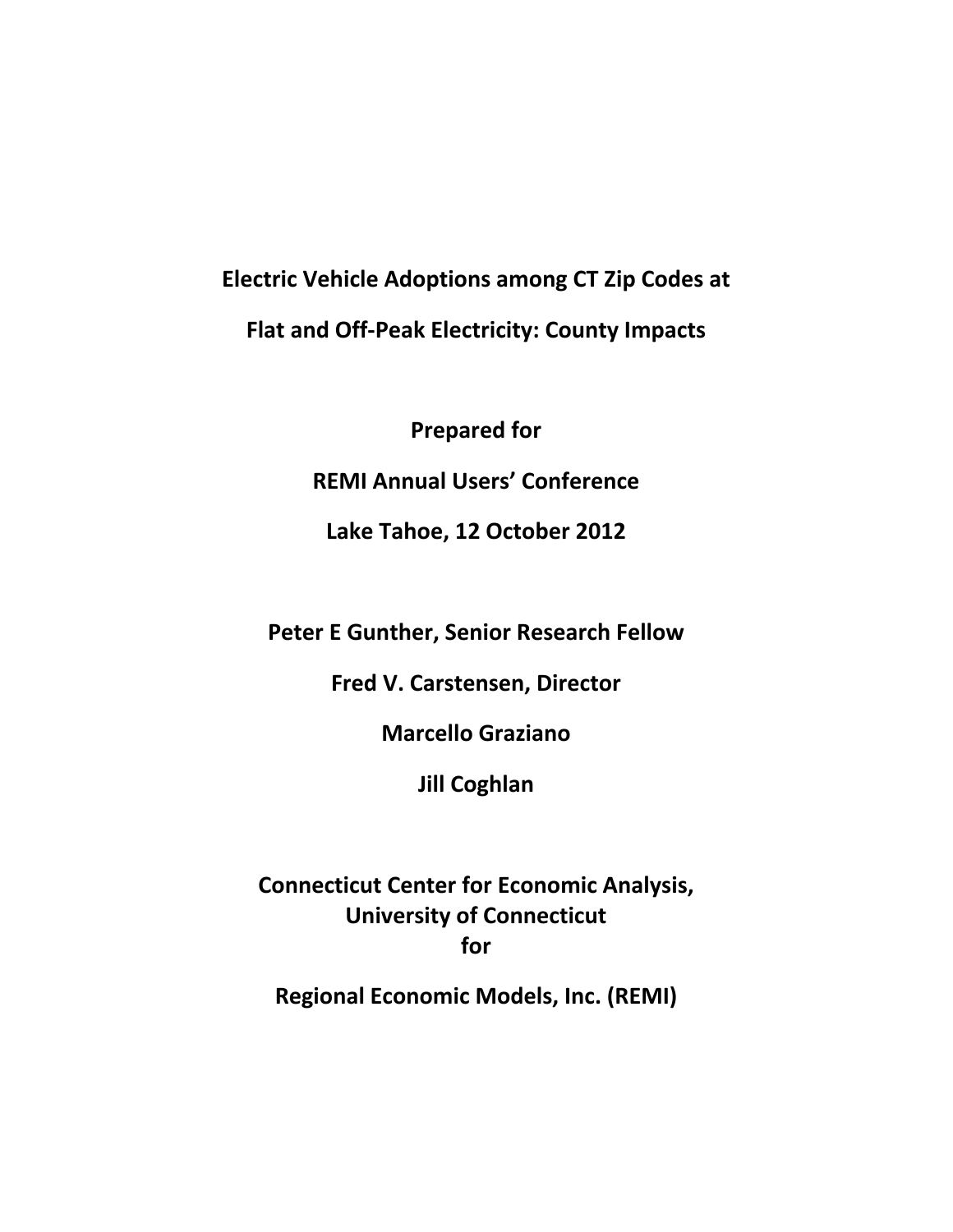# **Contents**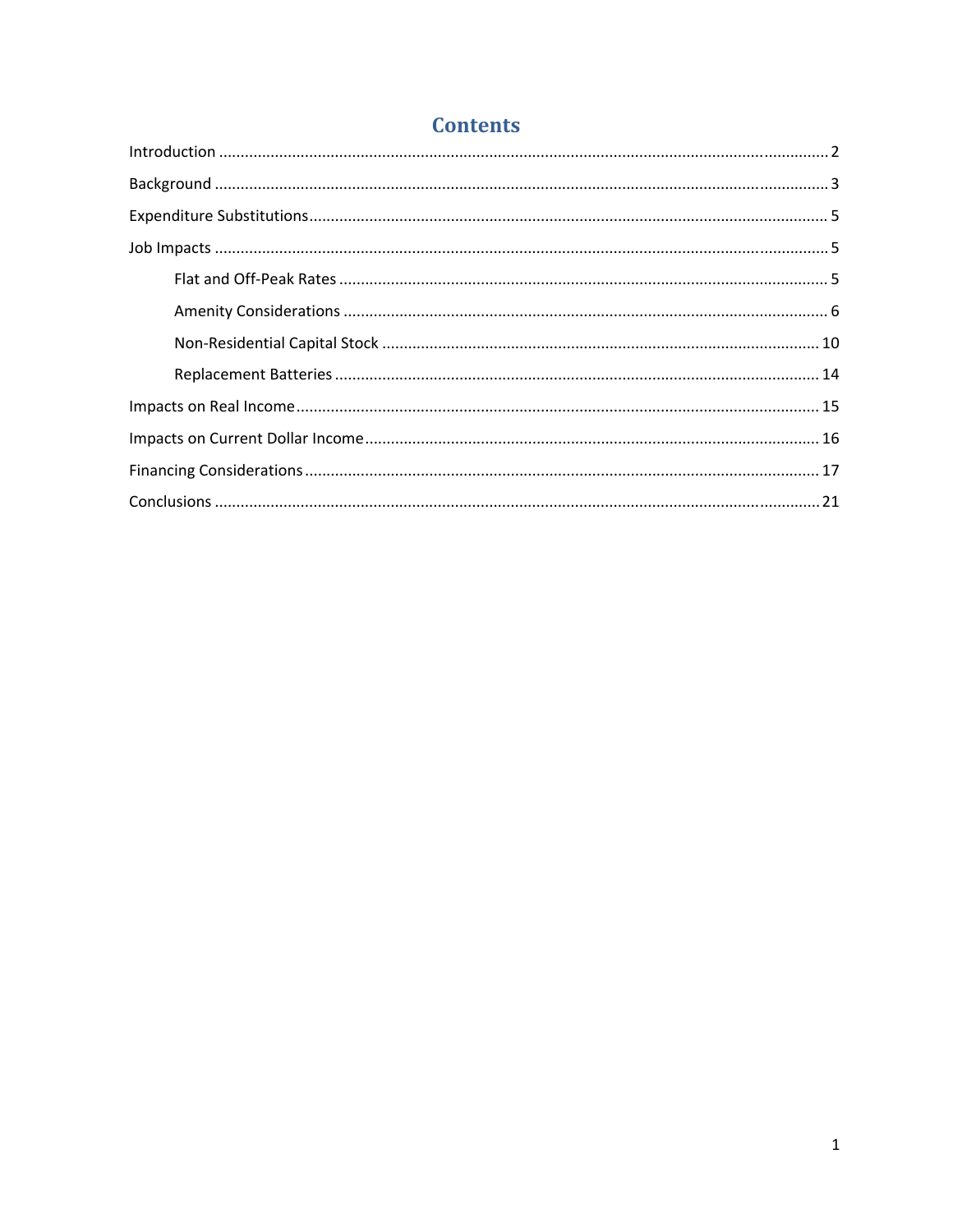### **EV Adoptions among CT Zip Codes with**

### **Flat and Off‐Peak Electricity Rates: County Impacts**

#### **Introduction**

At its most fundamental level, adoption of electric vehicles (EVs) allows consumers to substitute cleaner and lower cost transportation fuel for relative to vehicles powered by internal combustion engines (ICEs). This paper starts by applying savings in gasoline expenditures realized by EV owners in Connecticut counties to re‐charging with electric and allocating their net savings to "Consumption reallocation". In this paper, the Connecticut Center for Economic Analysis (CCEA) traces the affect of this vehicle transition among the sectors and industries within Connecticut counties. An earlier paper demonstrated that with the long-term rising gasoline costs that EVs have become more costcompetitive against a growing variety of new medium and full‐sized light vehicles powered by internal combustion. Current trends continuing, EVs are likely to become increasingly competitive with design improvements.

Consumer net savings on EV re‐charging differ among jurisdictions that maintain flat rates and those where all EVs may be fully fueled at off-peak rates. Savings on fuel expenditures are not only smaller but also consumer reallocations are less concentrated under flat rates than off-peak ones. Correspondingly, dollar savings under off‐peak charging rather than flat rates are higher and more heavily concentrated in consumer reallocations. Two initial runs establish these basic differences. Subsequent simulations with REMI then forecast environmental amenity benefits from reduced greenhouse gas emissions measured in tonnes of carbon dioxide equivalents ( $CO_{2eq}$ ). This is only part of the amenity values anticipated because no account is taken of reductions in either particulate matter or noise. Because vehicle batteries are not produced in Connecticut, there is no need to include any offsetting releases embodied in EVs. For the purposes of this paper any incremental energy is assumed to be generated by green sources.

A problem that arises in all these simulations is that REMI's actual capital stock adjustments lag behind its estimated optimal capital stock. Given the importance of reliable electricity for the economy, subsequent simulations accelerate investments ‐ closing the gap between optimal and actual capital stock in the initial scenarios. These investments are allocated to construction, engines and turbines and upgraded transmission. As noted in an earlier paper the timing and amounts of these investments will depend on the rate structure but also need to precede expanded electricity demands, not follow them. Because charging EVs at night puts less pressure on high‐cost generation, transformer and transmission capacity, electricity rate structures are strong determinants of the timing of required incremental capital stock. In addition, the amount and capacity of transmission capacity will be influenced by the rollout of green rather than conventional generation or interstate transfers of electricity supply.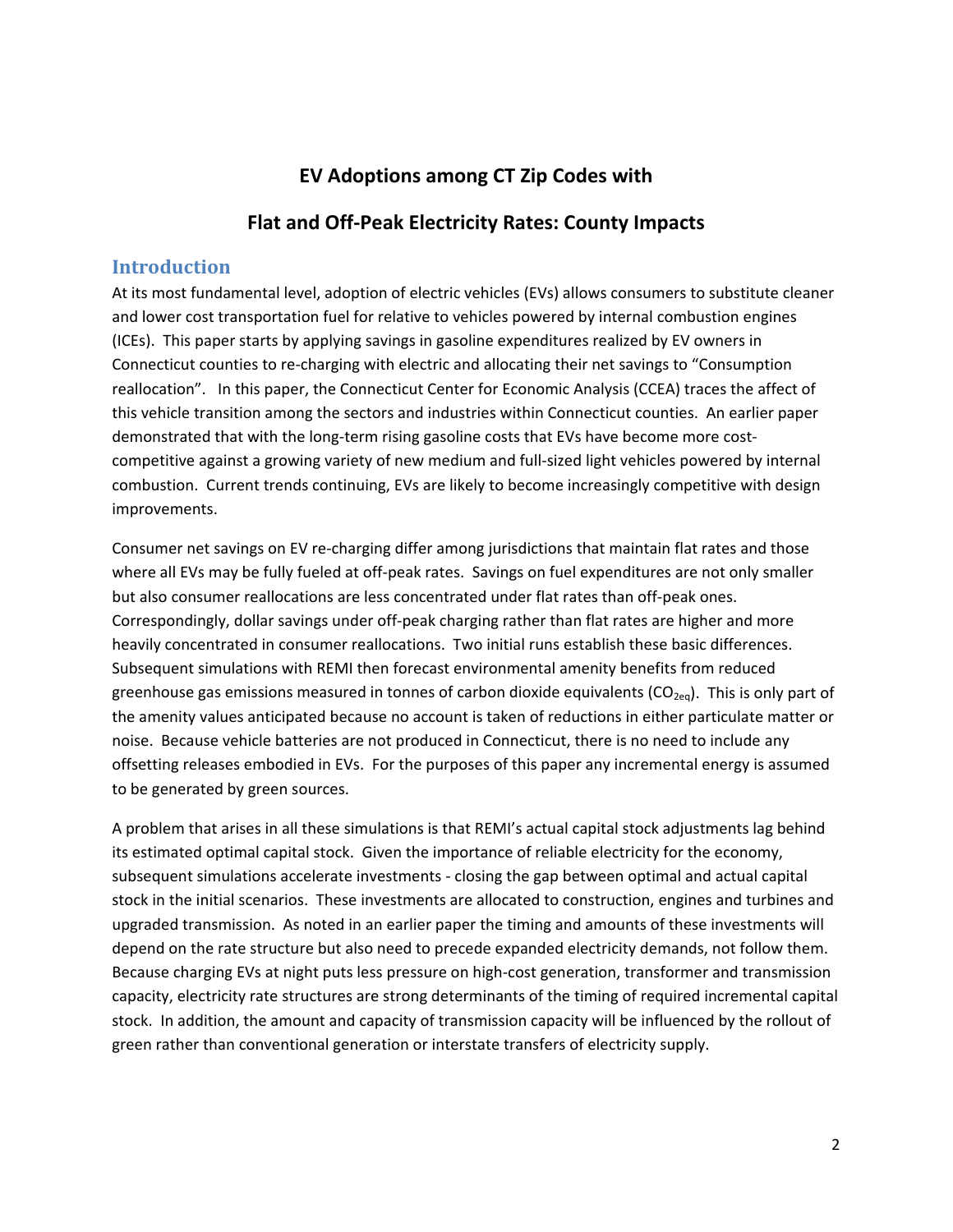### **Background**

Background information for this paper comes from earlier work on the likely adoption of EVs by zip code in Connecticut. Because adopters of innovative vehicles tend to have similar characteristics, the basic hypothesis of the earlier paper was that EV adopters will follow similar geographic patterns and rates of adoption as their hybrid predecessors. In addition, Detroit Edison, an early researcher on this issue, discovered the need to improve transformer capacities for EVs at 5% of light vehicle market penetration rates under flat rates for electricity and at 25% under off‐peak re‐charging of EVs.

In this paper, the EV adoption pattern starts in Connecticut eight years after hybrids. The EV initial year of adoption is 2008 when ten new Tesla Roadsters were registered in Connecticut. Based on the number of hybrids registered annually from 2005 to 2009 by Connecticut zip code<sup>1</sup> as well as parallel total light vehicle registrations, CCEA has projected market penetration at constant growth rates within each zip code through the forecast period. By capping EV registrations by zip code at 90% of light vehicle registrations, CCEA has estimated the number of registered EVs out to 2028. In order to obtain a sense of what happens if EV market demand flattens out, the 2028 estimate was flat lined out to 2030.

While EVs are relatively expensive compared to the average retail value of new light vehicles, because early adopters tend to have previously driven full‐sized vehicles Volt price differentials may not be significant. In addition, Nissan's Leaf with five seats and 100 miles capacity powered by electricity is retailing at \$35,700 prior to subsidies and in the \$28,000 range after subsidies<sup>2</sup>, thereby reducing the price gap between ICEs and EVs to the point where EVs are competitive with medium‐sized vehicles.

For modeling purposes, vehicles are assumed to be driven the American average distance of 15,000 miles annually. Gasoline prices for 2010 have been set at the Connecticut average of \$2.92/gallon<sup>3</sup> while the flat rate for electricity is 19.2 cents and the off-peak one at the cost neutral price for households' other uses of \$0.11/ kwh.<sup>4</sup>

From the earlier paper CCEA mapped the geographic distributions of zip codes with market penetrations highly likely to warrant upgraded transformers. The need varies with both market penetration rates among zip codes and between electricity selling at flat and off-peak rates, as shown in Charts 1a and 1b for 2022.

 $1$  Of the residential zip codes, vehicle registrations were known for 252, with 89 areas estimated from cross-section demographic and Internal Revenue data.<br><sup>2</sup> http://www.nissan.ca/vehicles/ms/leaf/en/faq.aspx#/faq

<sup>3</sup> http://www.connecticutgasprices.com/Retail\_Price\_Chart.aspx

 $4$  Peter E. Gunther, Carstensen F. V. Graziano, M. and Coghlan, J. et al, Driving Smart Growth: Electric Vehicle Adoption and Off‐Peak Rates, CCEA website, http://ccea.uconn.edu/studies/ElectrivVehichels\_2011sept.pdf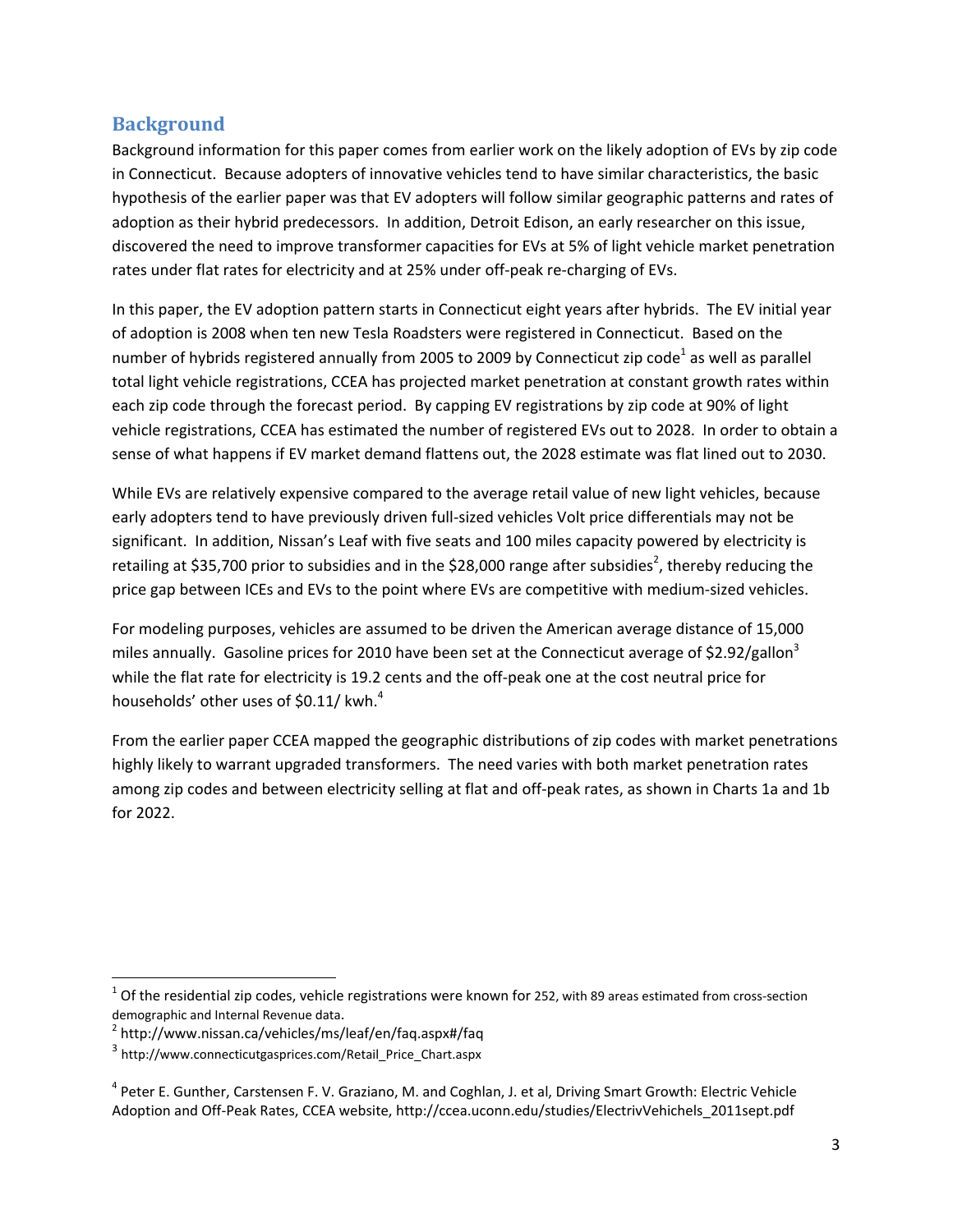**Chart 1a: Concentrations of Zip Codes Requiring Transmission Upgrades in 2022 Flat Rates (n=341)**





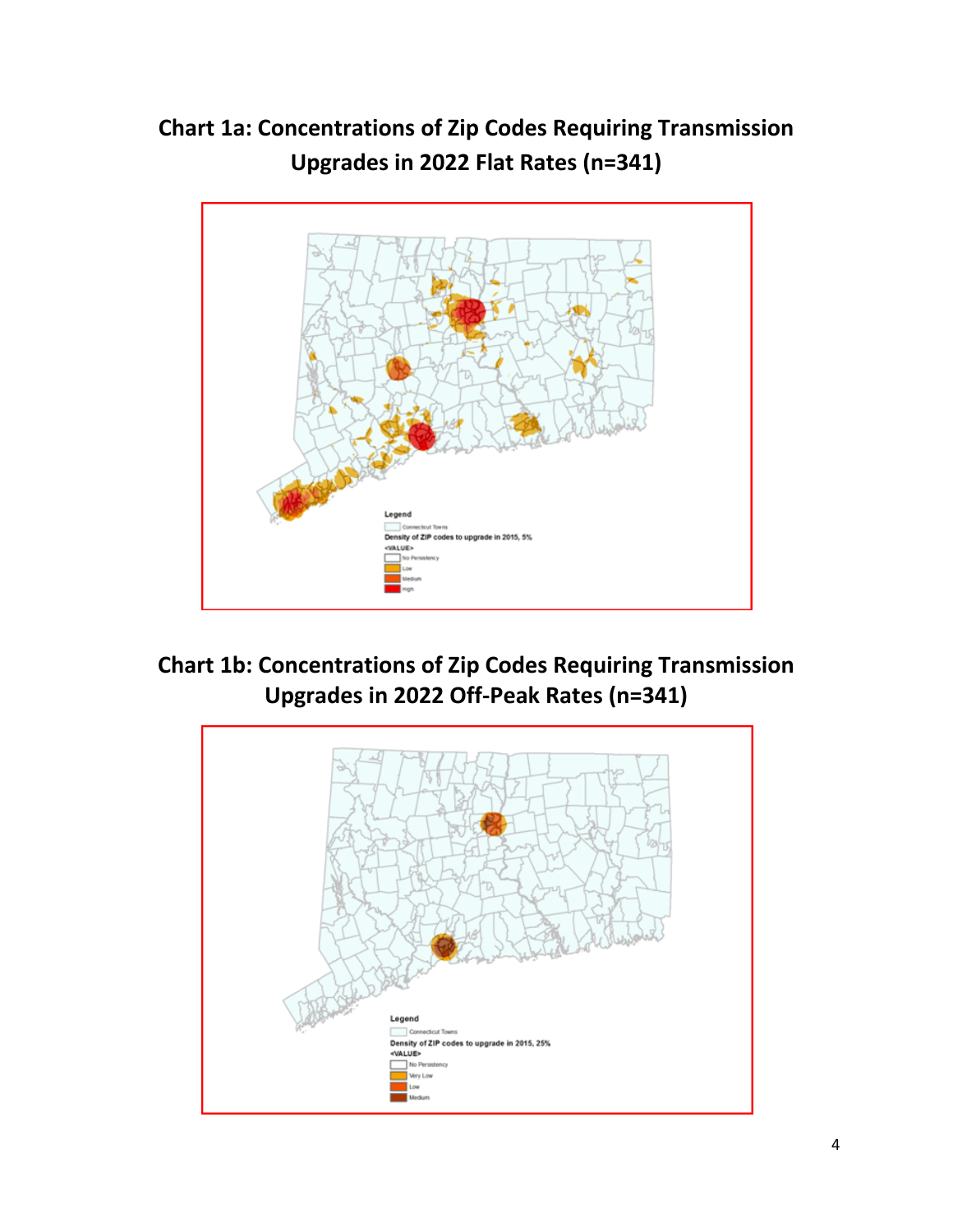## **Expenditure Substitutions**

The simplest model in the transition from fossil‐fueled light vehicles to EVs is to substitute electricity consumption for consumption of gasoline with residual savings being allocated to consumption reallocation. In this case, the savings in fuel are then reallocated to other expenditures and the economy modeled. Gasoline savings for each EV were estimated in 2010 at 24 miles per gallon with expected decreases for the fleet at 1% annually with the average vehicle being driven 15,000 miles/year. Gasoline savings are modeled as the drop in consumer expenditures on gasoline and oil. Because REMI runs at the county level, CCEA aggregated the zip code registrations of EVs annually into counties.<sup>5</sup> Electricity required per car is based on GM's specifications for Volts being driven the same distance as above. The flat and off-peak rates charged for electricity are those noted above in 2010 dollars.

# **Job Impacts**

#### **Flat and OffPeak Rates**

Statewide employment impacts with electricity at flat and off‐peak rates are illustrated in Chart 2. While annual aggregate job impacts are not large prior to the mid 2020s, the transformation can clearly be cushioned by use of off‐peak rates. With flat rates there is too little residual consumption after paying for electricity to avoid prolonged negative unemployment impacts in the state without other policies. Negative impacts on employment result from the layoffs associated with reduced demand for gasoline throughout its entire supply chain downstream from the refinery while electricity distribution is relatively capital intensive. Negative impacts are only partially offset when electricity rates are flat because the residual increase in consumption expenditures – consumer savings on gasoline less additional electricity purchases – is too small to stimulate alternative direct indirect and induced employment.

# **Chart 2: Connecticut Job Impacts from Adopting EVs 2013‐2030 Flat and Off‐Peak Electricity Rates, No Amenity Considerations (# of Jobs)**



Recharging at off‐peak rates results in larger offsets by increased household expenditures that lead to positive job impacts, as noted in the chart.

 <sup>5</sup> Where five (5) zip codes straddled county lines half the registrations was allocated to each county.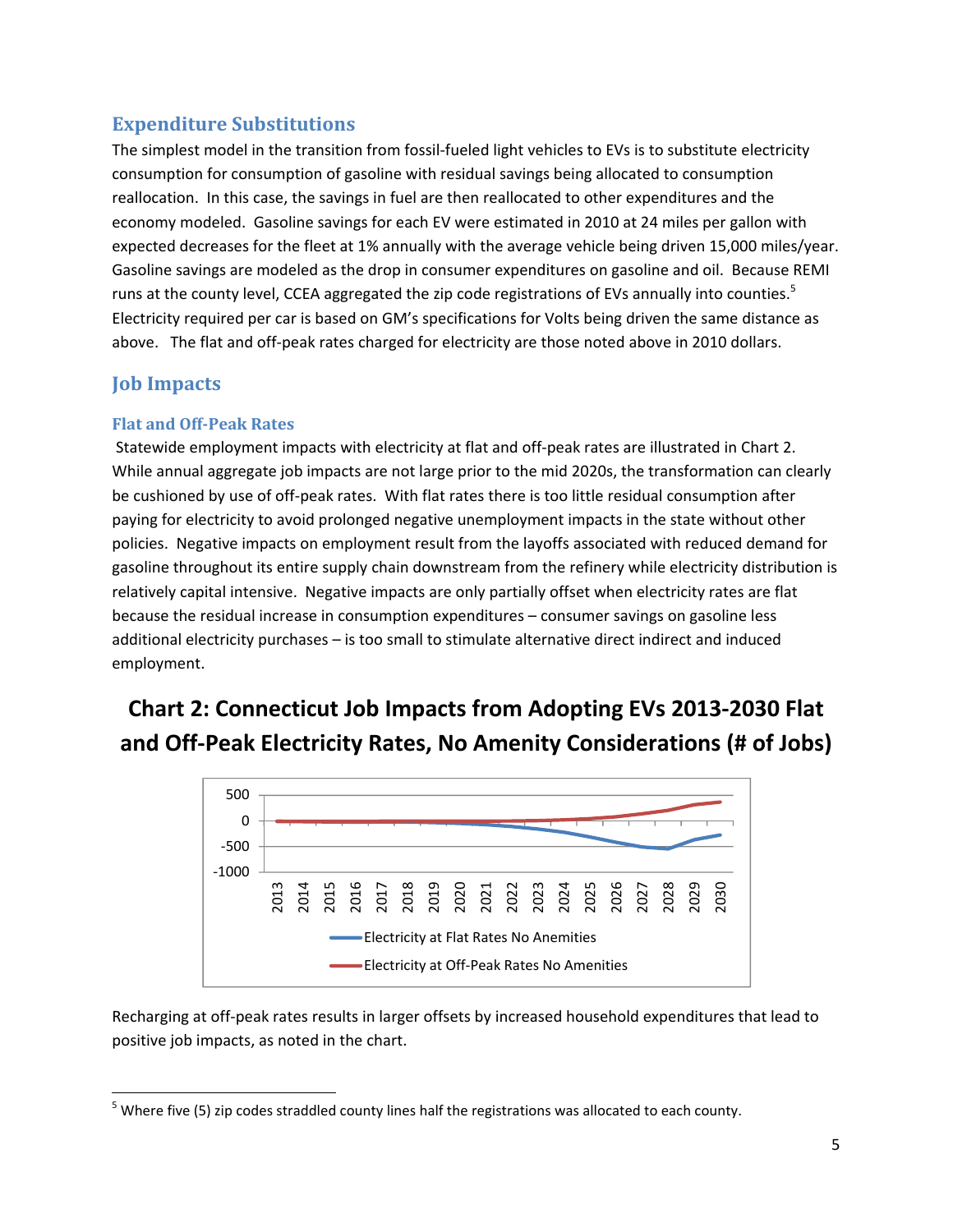#### **Amenity Considerations**

The above estimates exclude any analysis of amenities. Yet, a key factor favoring EV adoption is reductions in tailpipe GHG emissions. From Connecticut's perspective those reductions are centered on vehicle emissions. Annual emissions from light vehicles amount to 6.16 tonnes of CO<sub>2eq</sub>.<sup>6</sup> Valued at \$38.98/tonne,<sup>7</sup> amenity values from adopting EVs would grow from \$961,000 in 2013 to an estimated \$287 million by 2028 in 2010 \$. These estimates only account for the elimination of GHGs - covering neither particulate matter nor noise. By 2022, CCEA projects GHG savings in the 341 zip codes to reach 240,000 tonnes of CO<sub>2eq</sub> growing to 1,479,000 tonnes of CO<sub>2eq</sub> by 2027. (Charts 3a-3b) The beneficial impacts of reduced GHGs are concentrated in the more heavily populated areas where the uptake of EVs is also expected to be the strongest due to shorter commuting distances. Uptake is relatively low in more sparsely populated counties such as Litchfield and Windham Counties – in the extreme northwest and northeast respectively.

# **Chart 3a: Counties with Concentrated Reductions in GHGs in 2022 (1000's tonnes of CO2eq, n=341)**



<sup>&</sup>lt;sup>6</sup> http://www.epa.gov/oms/climate/420f05004.htm adjusted to accommodate further distance averages and improve miles per gallon.

<sup>7</sup> Technical Support Document:‐ Social Costs of Carbon for Regulatory Impact Analysis ‐ Under Executive Order 12866 Interagency Working Group on Social Cost of Carbon, United States Government p. 3. "A domestic social cost of carbon (SCC) value of \$33/ton in 2007 is meant to reflect the value of damages in the United States resulting from a unit change in carbon dioxide emissions." Adjusted \$33 in 2007 for inflation to 2010 and converting from tons to tonnes (metric tons) obtains \$38.98/tonne.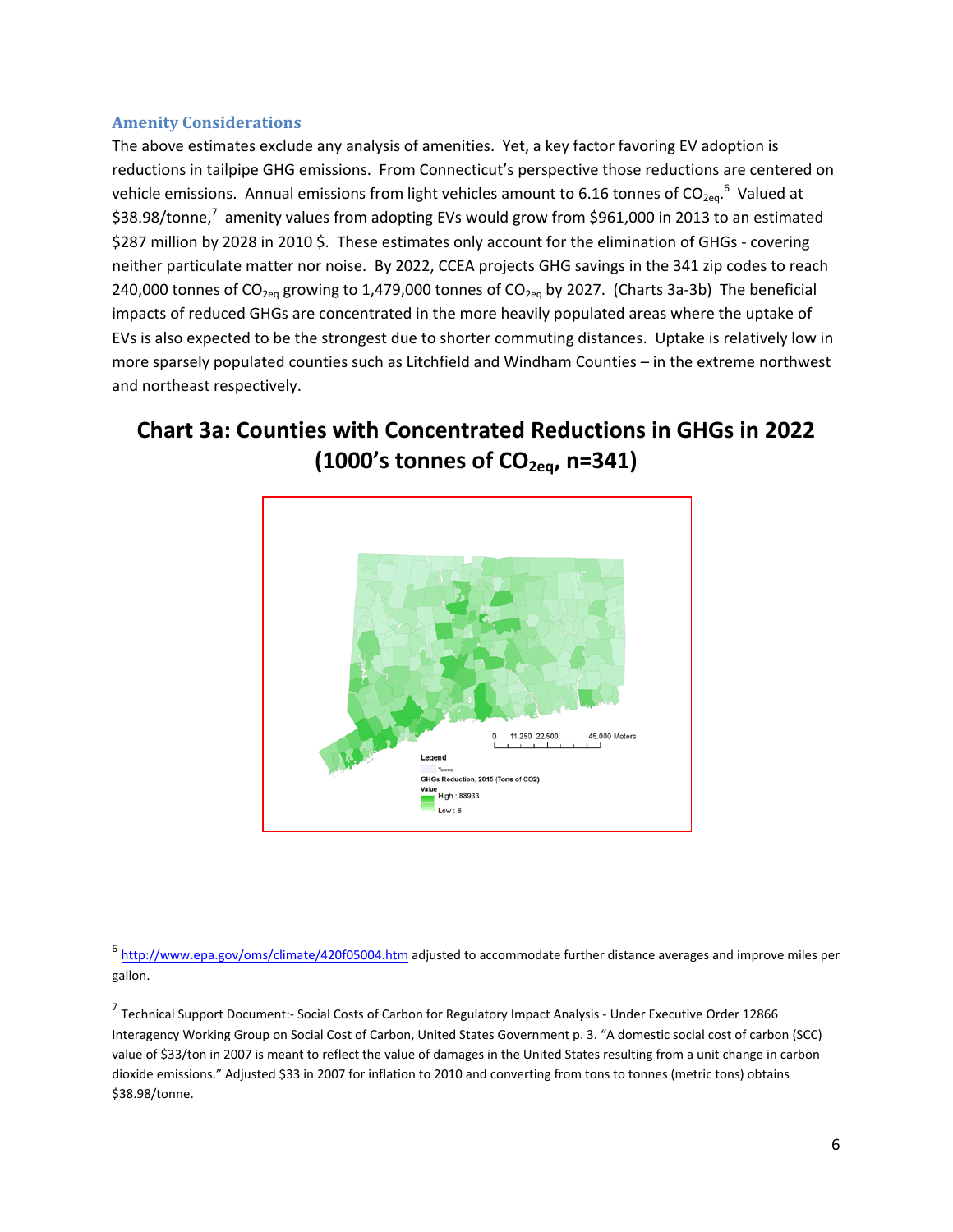# **Chart 3b: Counties with Concentrated Reductions in GHGs in 2027 (1000's tonnes of CO2eq, n=341)**



Adding these amenity values to the impacts attracts more people to the area and improves job levels as shown in Chart 4

# **Chart 4: Connecticut Job Impacts from Adopting EVs 2013‐2030 Flat and Off‐Peak Electricity Rates with and without Amenity Considerations (Jobs)**

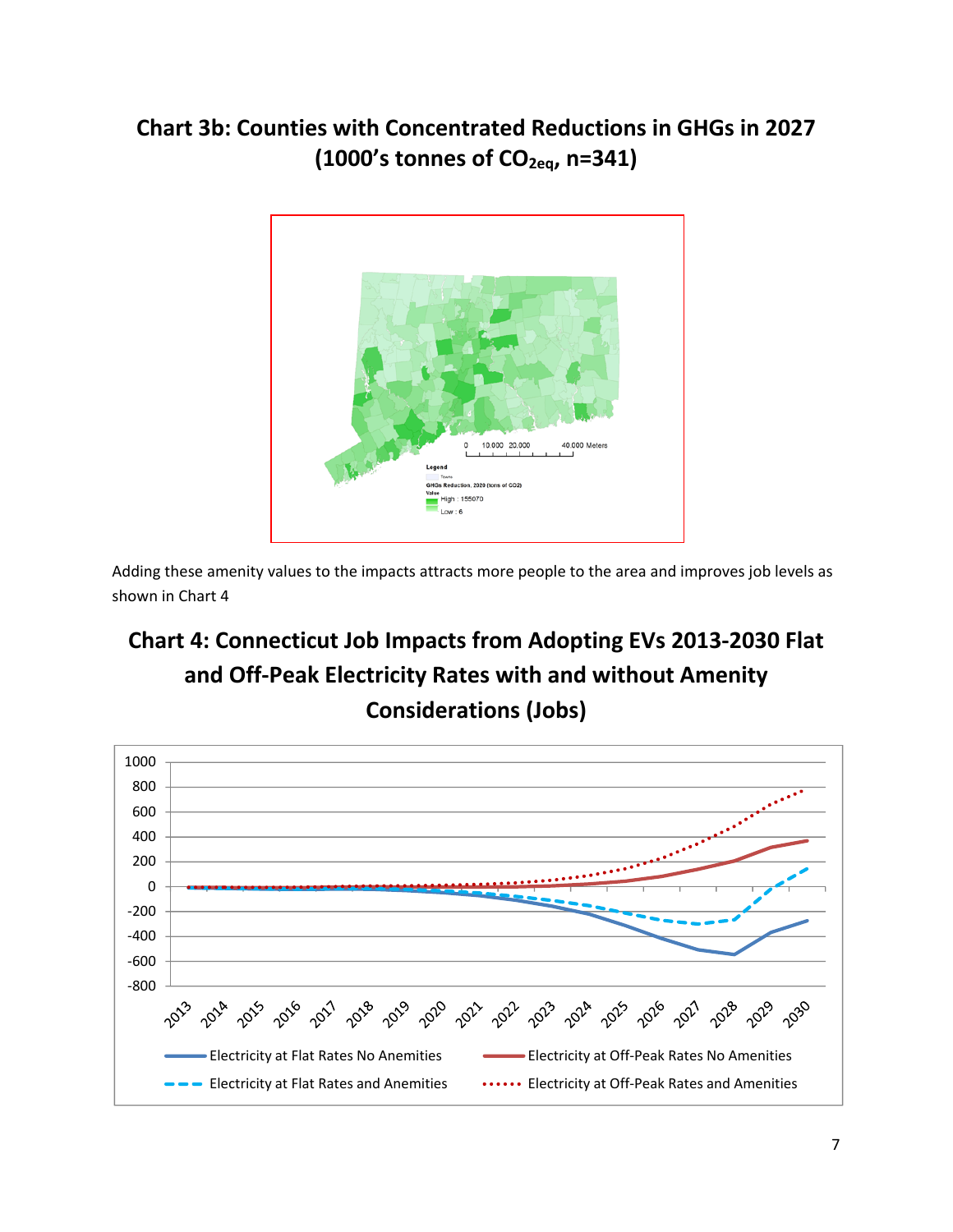Including the influence of both off‐peak rates and amenity values significantly improves statewide employment impacts. Throughout, employment impacts are close to neutral or positive when off‐peak rates lead to off-peak recharging of EVs but negative for at least a decade with or without inclusion of amenity benefits with flat-rate electricity leading to ongoing recharging of EVs. There are however significant differences in impacts among the industry sectors and counties.

#### *Job Impacts by Sector*

The decline in gasoline consumption profoundly affects service stations, a retail segment that is not fully offset by the expansion of other retail stemming from the general increase in consumption. It is after all only a fraction of the decline in gasoline sales. While it is possible to model sector employment differences annually for each of the above scenarios, CCEA chose to show results for 2025 and 2030. The off-peak rate with amenities scenario is characterized as impacting retail employment the least negatively, at a drop of 3,278 in 2030 compared to the most severely impacted scenario at 3,729, about 1.7% of all retail employment with flat rates and no consideration of amenity values. Because the flat rate scenario increases utility revenues the most and requires more capitalization than the off‐peak one, utilities, construction and professional services employment outpace employment impacts under off‐ peak pricing. The opposite is true for sectors that serve consumer demand. Because the shock is to gasoline sales per se, other retailing activities associates with gasoline stations are assumed to continue elsewhere in the economy. There may be some chains that could consolidate those activities to survive much as other convenience store chains do elsewhere in the economy.



### **Chart 5a: Key Sector Employment Impacts 2025**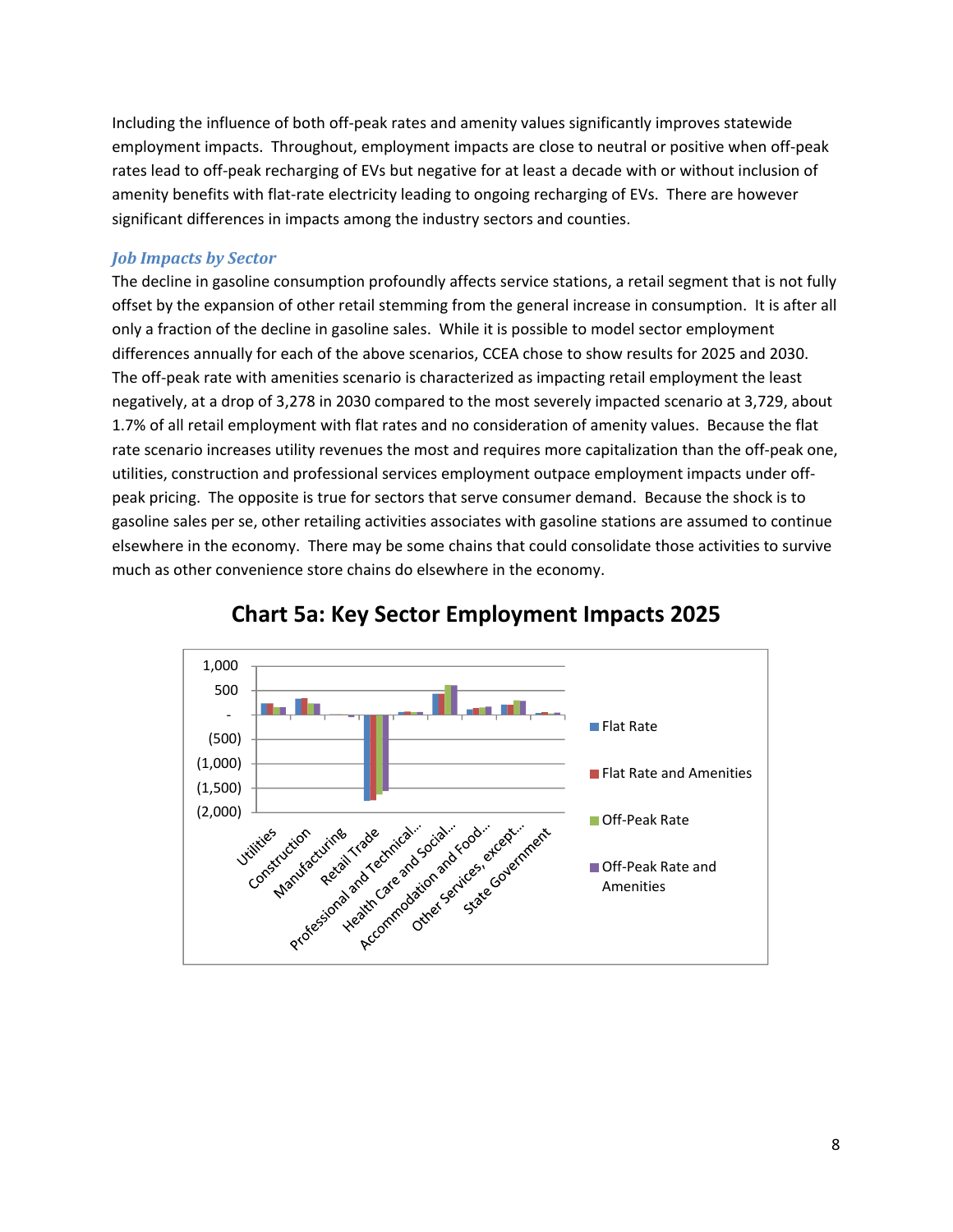

**Chart 5b: Key Sector Employment Impacts 2030**

Sector labor market transitions in moving to EVs are challenging with an obvious need for retraining. There has been some consideration for converting gasoline stations to recharging stations but that direction is uncertain.

#### *County Employment Impacts*

Early indications from hybrid sales are that counties will not all embrace EVs at the same rate. Generally early adopter zip codes are typified by high average gross incomes, larger shares of income earners with gross incomes in excess of \$75,000 annually and neighbors who have purchased innovative vehicles. By 2028, market saturation of EVs reaches 25% or higher in 80‐86% of the zip codes in Fairfield and Middlesex in contrast to Windham 54%, Litchfield 61% and Tolland 73%. While slow rates of adoption of EVs explains the negative employment impacts on Windham and Litchfield shown in Chart 6, they do not fully account for Tolland's relatively poor performance which may be linked to its role in distributing petroleum. Percentage reductions in retail jobs are highest in Tolland and Windham (2.4%) followed by Middlesex (2.3%), severe in New London (2.1%), New Haven (2.0%) and Hartford (1.7%) and less serious in Fairfield (1.3%) and Litchfield (1.2%).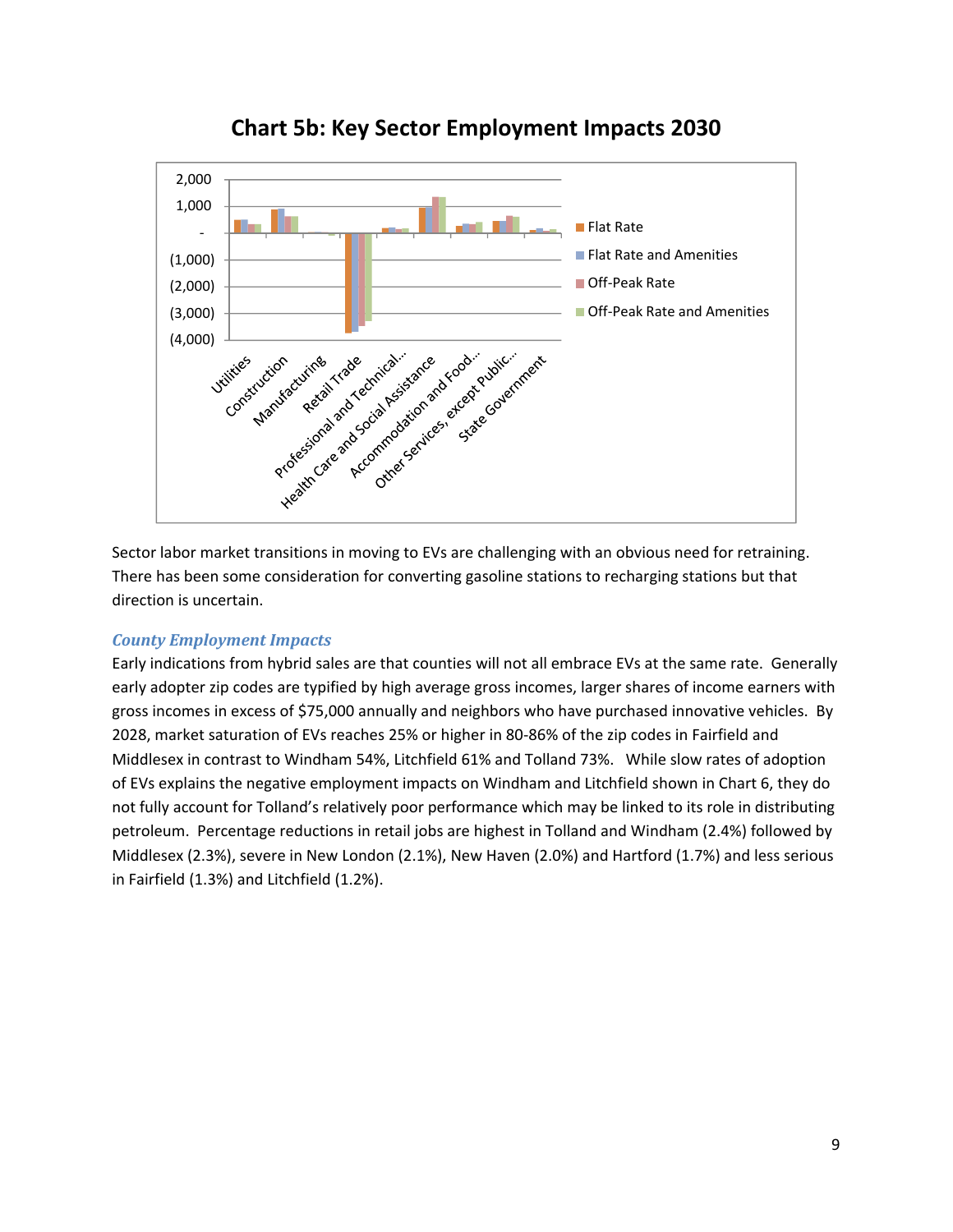

**Chart 6: County Employment Impacts Off‐Peak Rates and Amenities (Jobs)**

#### **NonResidential Capital Stock**

By 2023 and 2028, Table 1 indicates the number of zip codes by county that are likely to require transmission upgrades under the two types of pricing structures.

|            | 2023                         |                             | 2028                         |                             |
|------------|------------------------------|-----------------------------|------------------------------|-----------------------------|
|            | <b>Flat Rate Electricity</b> | <b>Off-Peak Electricity</b> | <b>Flat Rate Electricity</b> | <b>Off-Peak Electricity</b> |
| Fairfield  | 47                           | 11                          | 53                           | 49                          |
| New Haven  | 49                           | 9                           | 59                           | 50                          |
| Hartford   | 57                           | 12                          | 69                           | 54                          |
| Tolland    | 15                           | 3                           | 18                           | 14                          |
| New London | 29                           |                             | 37                           | 28                          |
| Windham    | 20                           |                             | 26                           | 18                          |
| Litchfield | 27                           | 4                           | 34                           | 23                          |
| Middlesex  | 20                           | 3                           | 22                           | 19                          |
| Total      | 263                          | 50                          | 317                          | 254                         |

## **Table 1: Number of Zip Codes Requiring Upgraded Transformers**

This table makes it clear that there is a considerable spread in capital requirements between the two cases up to 2023 with the off‐peak one playing considerable catch up during 2023‐2028.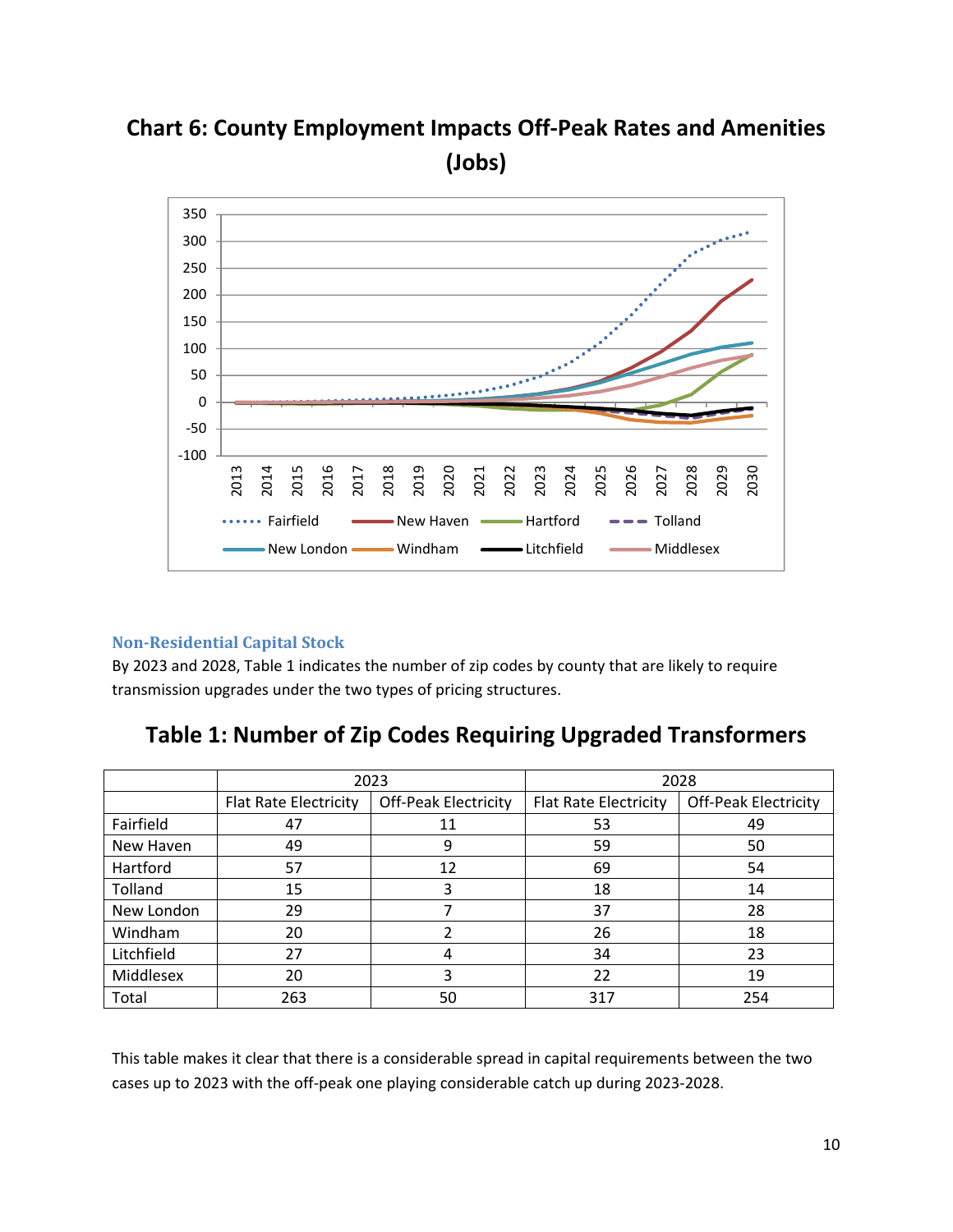REMI may not be capturing sufficient investment to accommodate the transition to EVs. Its forecast impacts on capital stock generate a considerable spread between "Actual" and "Optimum" nonresidential capital stocks as shown in Chart 7. Because electricity generation and transmission companies target minimum disruptions in order to avoid costly interruptible charges, they target supplies to slightly lead, not follow demand. For this reason, electricity generating and distribution industry spreads between optimum and actual capital stocks are apt to be thinner than derived by these initial REMI results. Nevertheless the results cover all sectors so that declining ones in this scenario may be disinvesting and the problem may not be as large as implied.



**Chart 7:**

REMI is clearly capturing the smaller capital requirements with off‐peak rates, but it is difficult to accept that with home recharging stations costing at least \$2,500 each and nearly 1.2 million EVs operational by 2028, that, even discounting inflation to 2010 levels, that the capital stock series do not react more strongly. They should include additional transmission and generation.

The dynamics of the shortfall between optimum and actual non‐resident capital impacts are shown in Chart 8 for the flat rate case. This pattern does not differ significantly between the inclusion or exclusion of amenity benefits, as noted in the previous charts.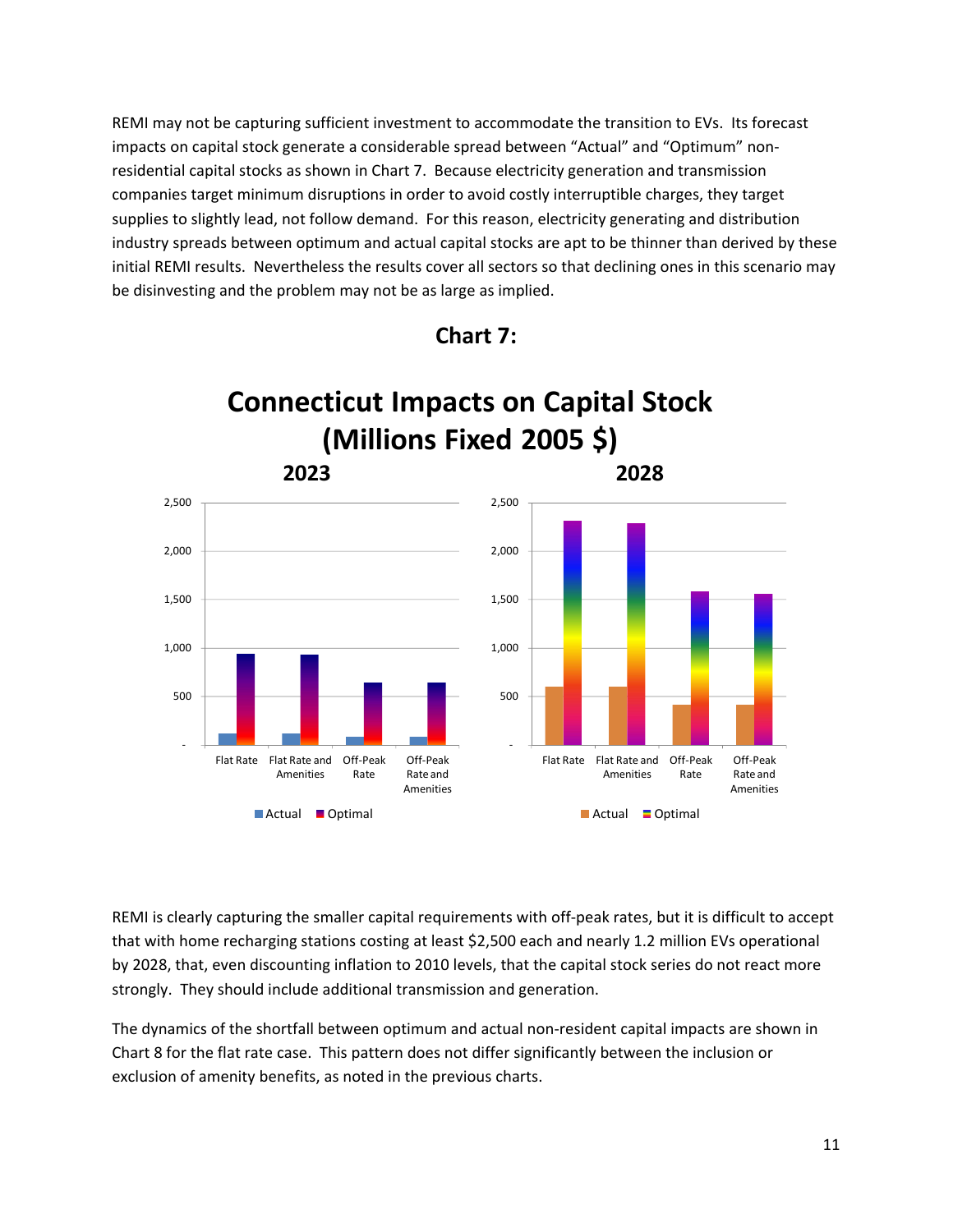



Even with greater demands demonstrated earlier for upgrades to transformer technologies, the bulk of the spread between optimum and actual capital stock occurs between 2023 and2028.

Tailoring future investments to meet these needs through a \$1.94 billion (2005) capital adjustment to electricity generation and distribution infrastructure adds to the above impacts in the flat rate scenario and \$1.34 billion in the off-peak scenario. In the flat rate scenario, the cumulated investment exceeds the capital stock gap of \$1.71 billion (2005) in 2030 due to the depreciation of the earlier investments by that time. Similarly, the cumulated investment in the off‐peak case exceeds the capital stock gap of \$1.17 billion. Treating the investments as coincident with the initially estimated shortfall in capital stock, backloads the investments and keeps these differences between cumulated investment and the initially estimated shortfall in the capital stock in 2030 to a minimum. For modeling purposes, this investment is approximated as 40% construction and 30% in each of (a) producers' durable equipment investments in electricity distribution infrastructure and '(b) engines and turbines. The capital adjustments clearly add to Connecticut employment impacts under either rate regime, as noted in Chart 9.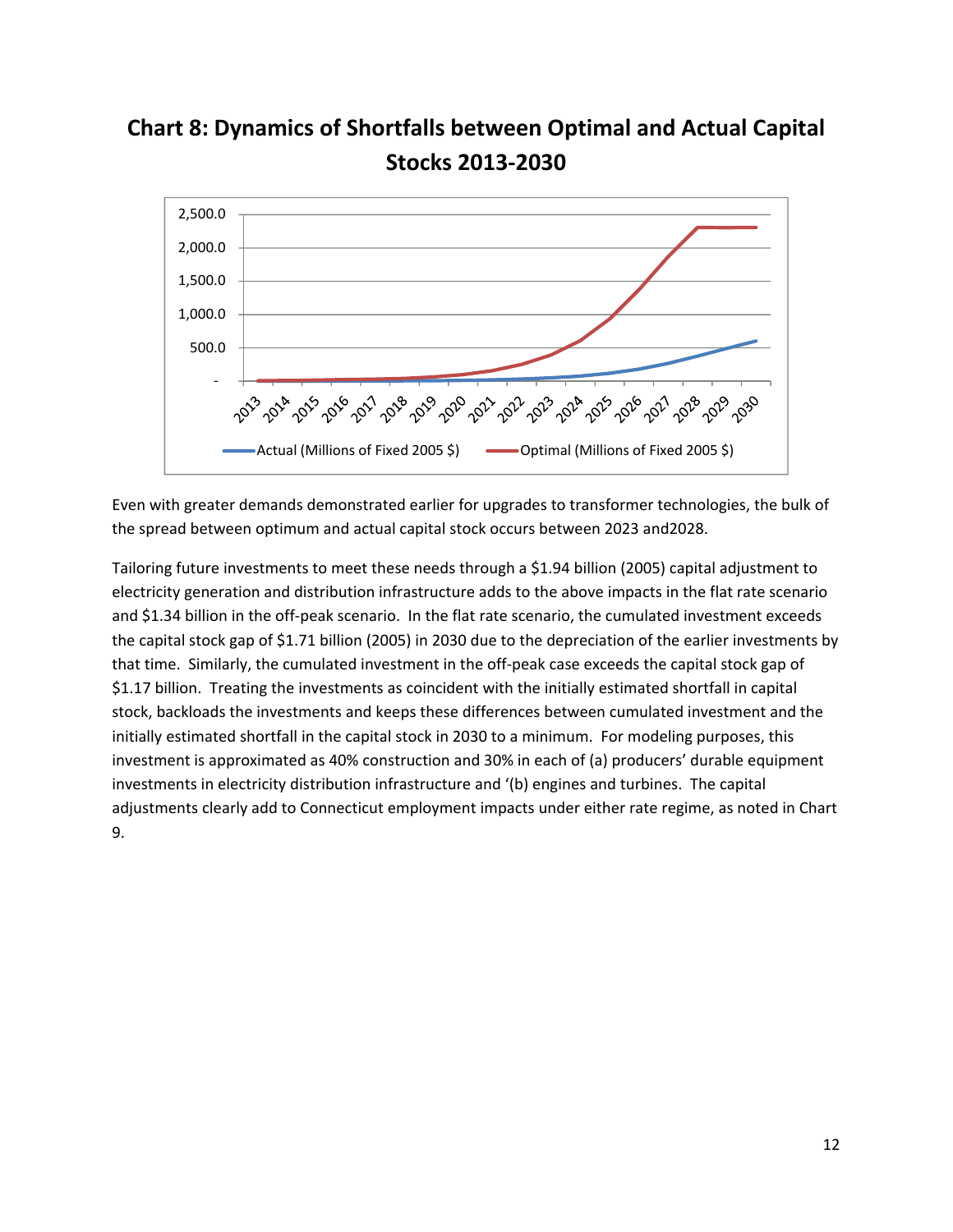



Capital adjustments are sufficient to generate positive employment impacts to all counties by 2030, albeit Windham, primarily due to its slow adoption of EVs, continues to experience a decline prior to that time.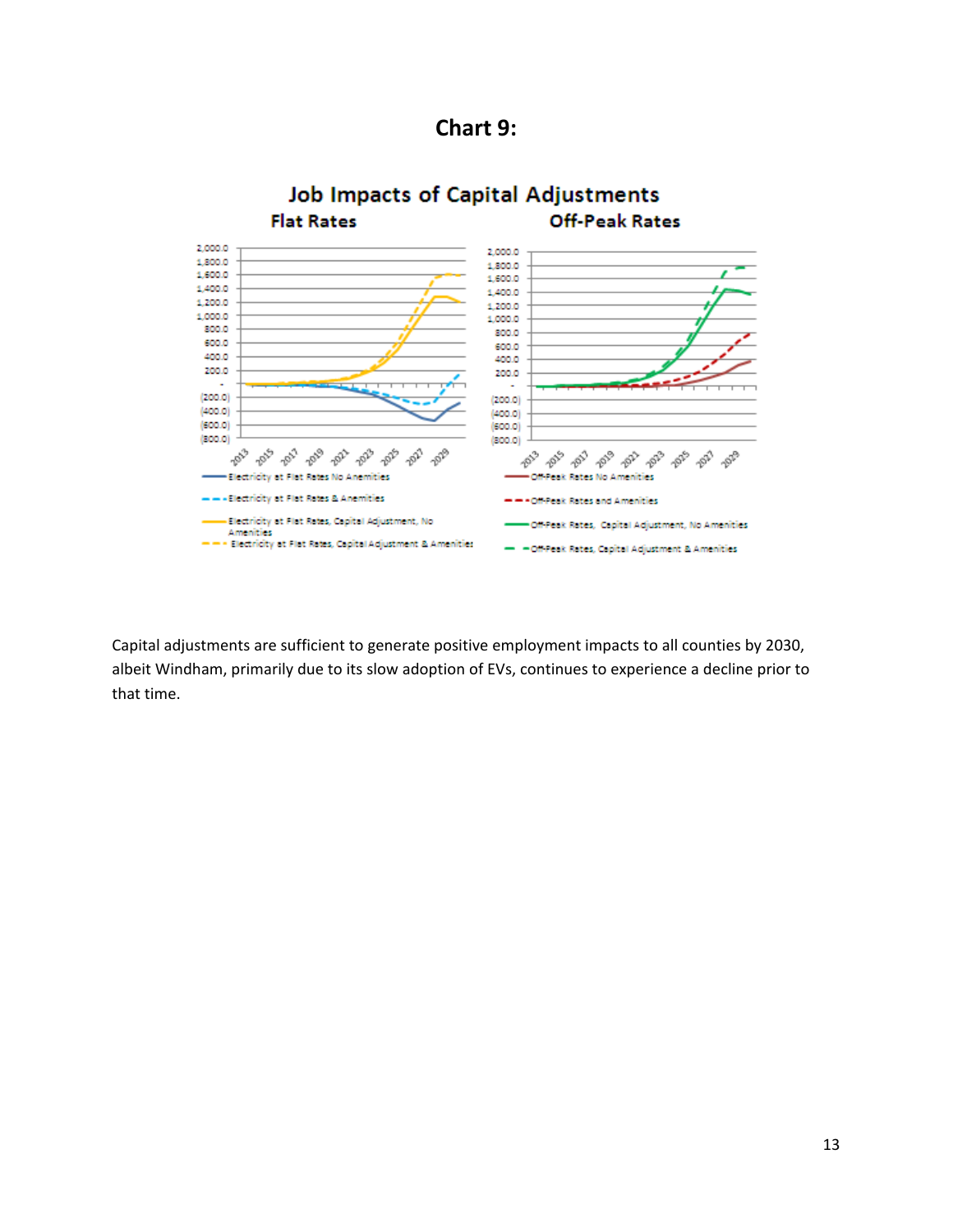

**Chart 10: County Employment Impacts Off‐Peak Rates, Amenities and Capital Adjustments (Jobs)**

#### **Replacement Batteries**

EVs are expected to require battery replacements after they fall to 80% of initial capacity in the eighth year of use. Current estimates that these replacements will cost about \$8,000 from which the salvage value of the initial battery needs to be deducted. NREL among others is searching for ways to minimize theses costs and or increase market demands for the retired batteries. In this example, CCEA assumes the net cost of battery replacements will be \$6,000. Household expenditures on replacement batteries clearly cut into the amounts allocated to increased general household expenditures, but this substitution of a specific type of expenditure for general consumption has only very minor employment impacts as Chart 11 indicates.

Due to the capital intensive nature of motor vehicle parts and Connecticut's lack of participation in that industry, taking account of battery purchase only curtails employment impacts by 10 or 11 jobs in 2030 with even smaller impacts in the intervening years. Shifting expenditures explicitly to consumptions reduces the negative impact on retail employment by about 100 jobs by 2030.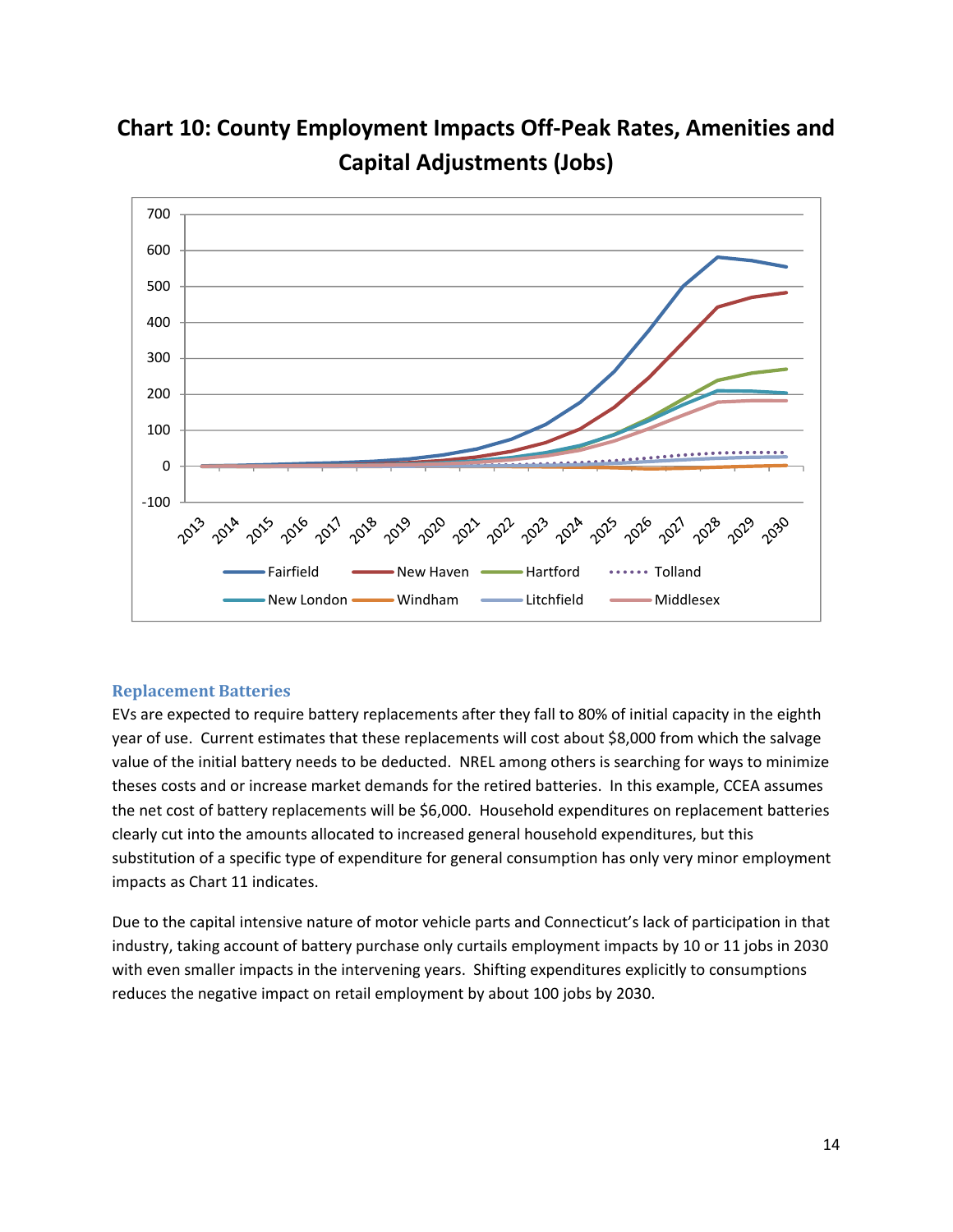



# **Job Impacts with Replacement Batteries**

### **Impacts on Real Income**

Prior to capital adjustments, relative impacts on real income are higher under the off‐peak rates than flat-rate ones, due to the greater savings to consumers and the consequentially higher redistribution of consumer expenditures. Due to the considerably larger capital adjustments under the flat rate scenario the opposite holds after capital adjustments. That generalization holds true for both Connecticut real gross domestic product, (CTRGDP) and real personal income, (RPI) as shown in Chart 12. Inclusion of the battery replacements adds about 1% to the CTRGDP impacts 2028‐2030.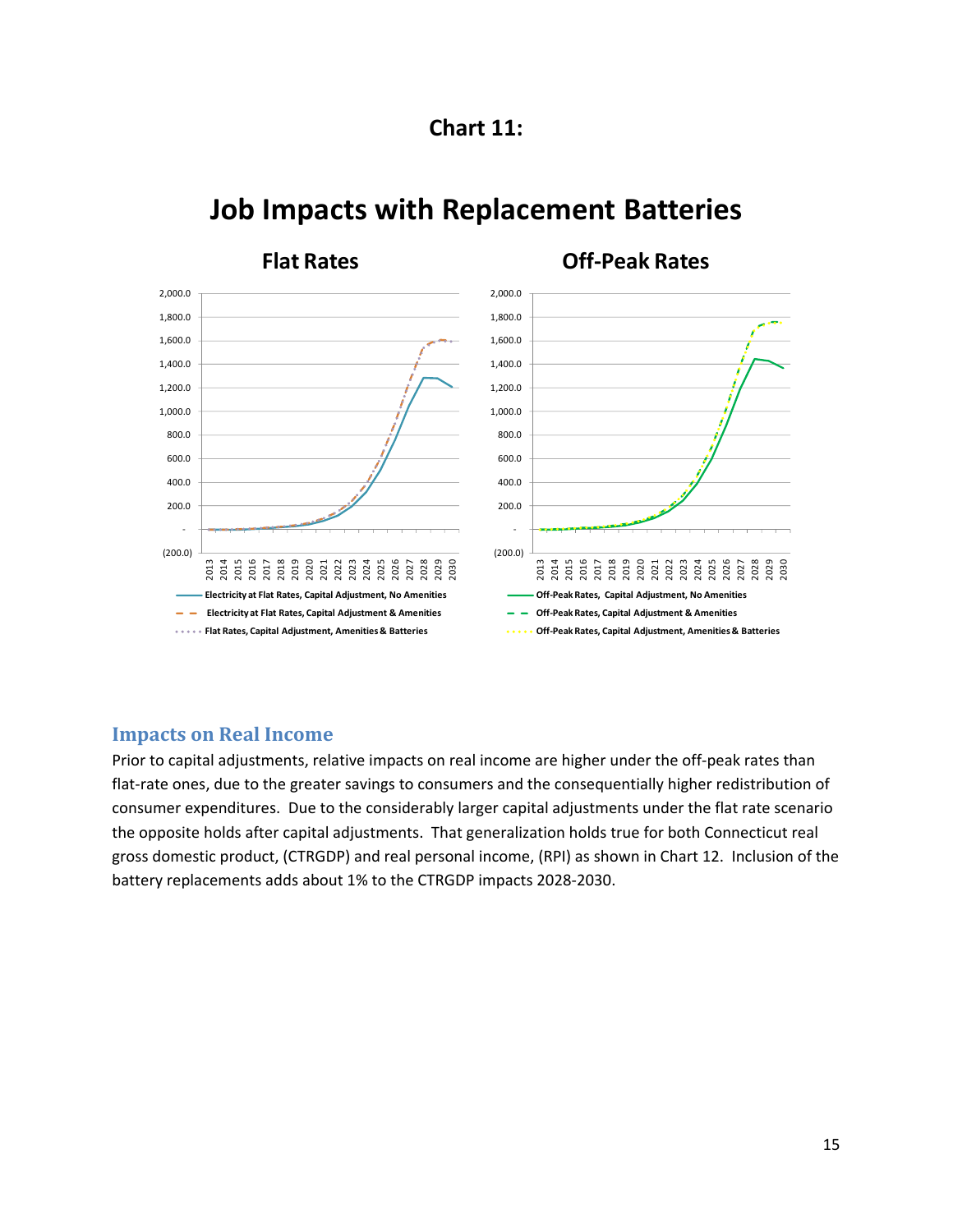

#### **Flat Rates Off-Peak Rates** 400 400 350 350 300 300 250 250 200 200 150 150 100 100 50 50 o ō 2019 ~200 90,2 **POL** 2023 2021 2017 2021 2023 2023 2013 2013 2021  $\phi^3$ 2019  $\phi^{\circ}$  $\phi^{\circ}$ **CTRGDP Capital Adjustments** CTRGDP **CTRPI Capital Adjustments** -CTRPI --- CTRGDP No Capital Adjustments -- CTRGDP No Capital Adjustments -CTRPI No Capital Adjustments -CTRPI No Capital Adjustments

# Real Income Impacts (Millions Fixed 2005 \$)

### **Impacts on Current Dollar Income**

Similar results for personal income in current dollars pertain for both personal income (PI) and personal disposable income (PDI) with the difference between the two being personal income taxes. (Chart 13) Inclusion of the battery replacements adds decreases personal income impacts by 1.7‐1.8% in each of the last three years.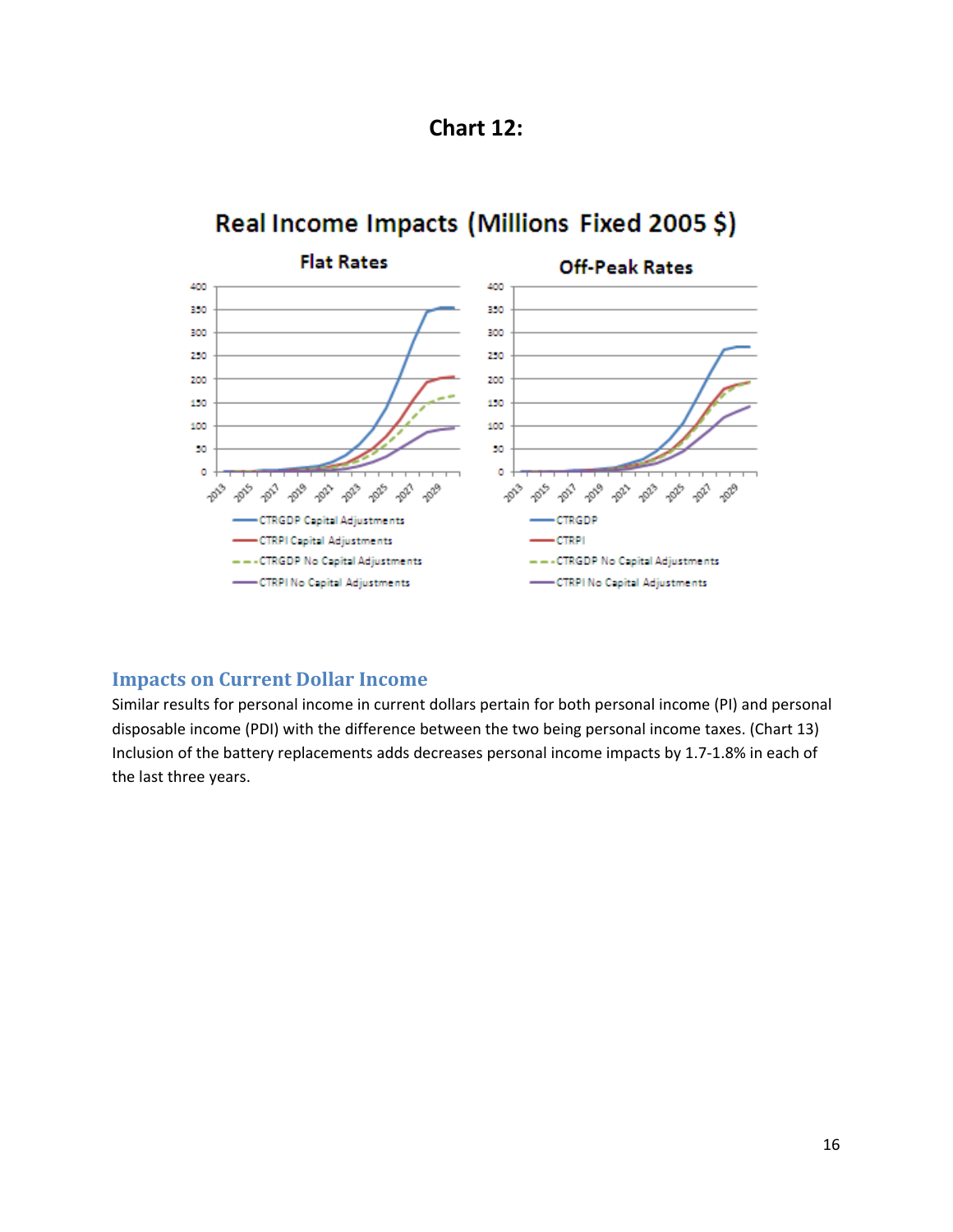

# Current Income Impacts (Millions \$)



### **Financing Considerations**

Financing of the incremental capacity has not been modeled above. Payments have been estimated as a series of annual mortgages at 3.5%<sup>8</sup> on the annual incremental capital stock plus the investment needed to offset annual depreciation on the previous year's additional capital stock, for 15 years. The impacts on value added before and after these adjustments are shown in Chart 14. Solid lines represent annual value added prior to accounting for capital costs and the perforated ones of a similar color the post capital expense situations with the spreads being the capital expenses under each scenario.

 <sup>8</sup> REMI, current industry standards.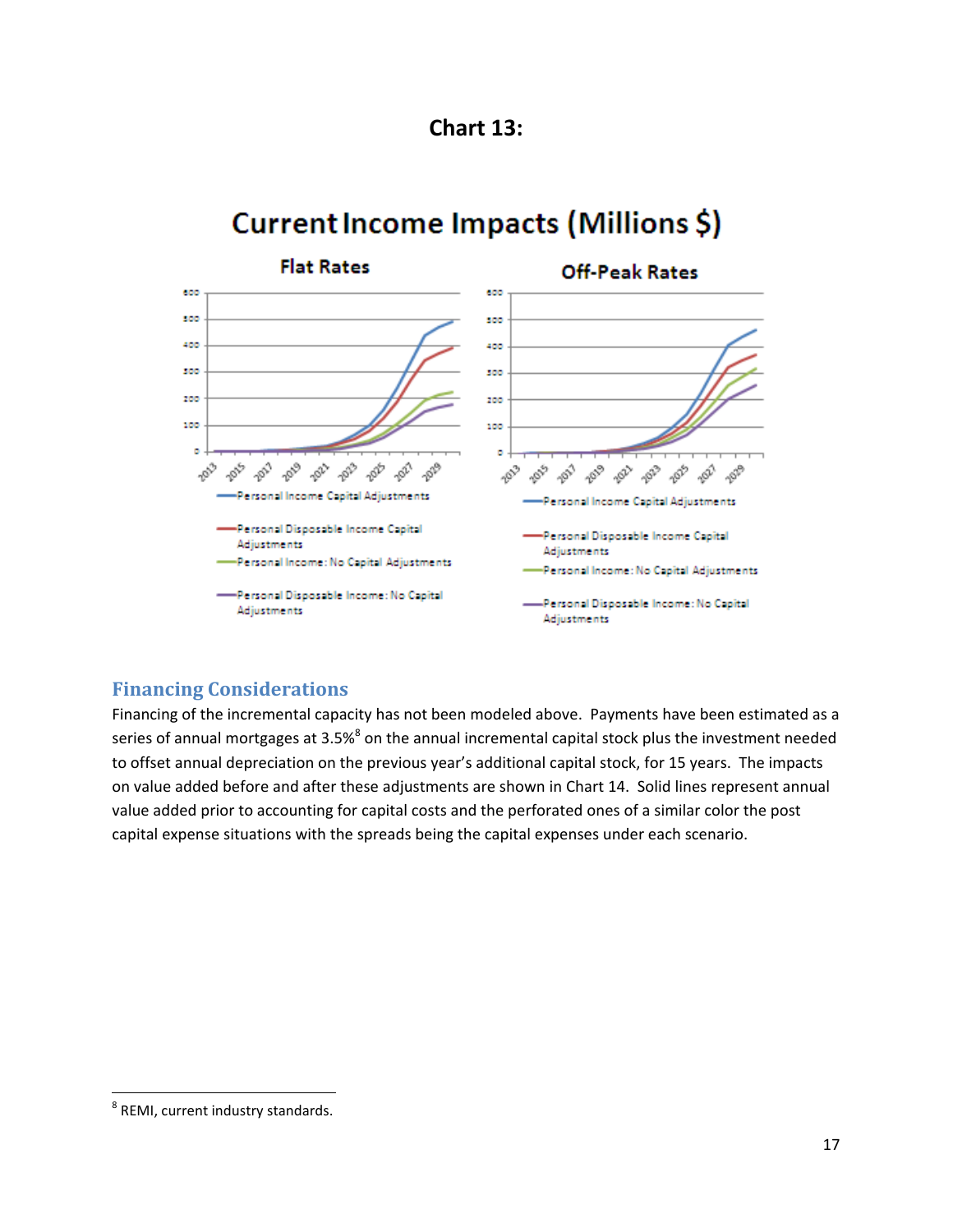

## **Utility Value Added before & after Deducting Capital Expenses(Millions 2005 \$)**



The better alternative approach is to integrate the capital costs within the model. This has been accomplished by reducing utility value added and correspondingly increasing revenues of financial intermediaries initially with no adjustments to electricity rates, subject to later testing. Because financial intermediaries are more labor intensive than utilities, employment impacts rise. See Chart 15



### **Chart 15**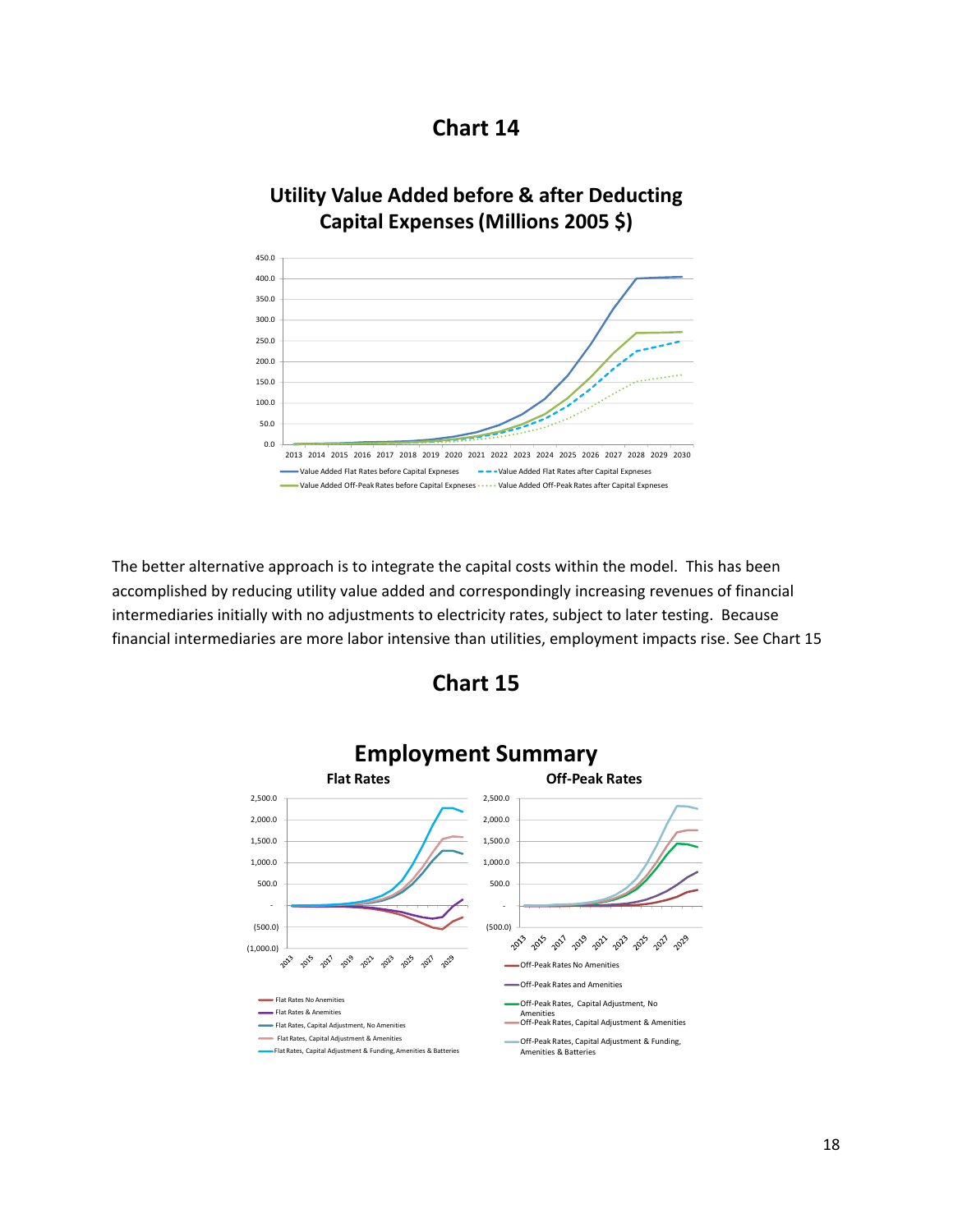Increased employment impacts incomes. The current dollar ones in Chart 16 indicate that they too are positively impacted in both rate scenarios relative to the previous impacts inclusive of all the drivers prior to financing considerations. The green and the orange lines represent personal income impacts in millions of current dollars to personal income and personal disposable income respectively inclusive of financial charges and the blue and the red lines prior to inclusion of the financing considerations.



### **Chart 16**

Currently, values added is about 70% output for utilities. There is an aggregation problem with this concept since electrical utilities are clearly more capital intensive than other utilities and spend significant proportions of their budgets on fuel so that their value added would be expected to be very much smaller than their output. In comparison with a strictly electricity generating and transmission utility, Ontario One, in 2010 it had revenues of \$5,124 million with value added of \$1,724 million<sup>9</sup> or value added at about a third of revenues (Output).

The output results for utilities in each of the scenarios are also influenced by rising relative fuel costs, underlying model assumptions about the ascendancy of non‐utility generation and distribution of power and intertie shipments of electricity into Connecticut. The impacts of the various measures of output are shown in Chart 17

For all counties but Tolland, value added remained positive after financing the expanded utility infrastructure. There it was only marginally negative. Since Tolland is part of a broader territory served by the same utility so that is not a serious issue. Generally utility output impacts measured under off‐

<sup>9</sup> Ontario One, *Transforming Energy: Annual Report 2010* p. 52.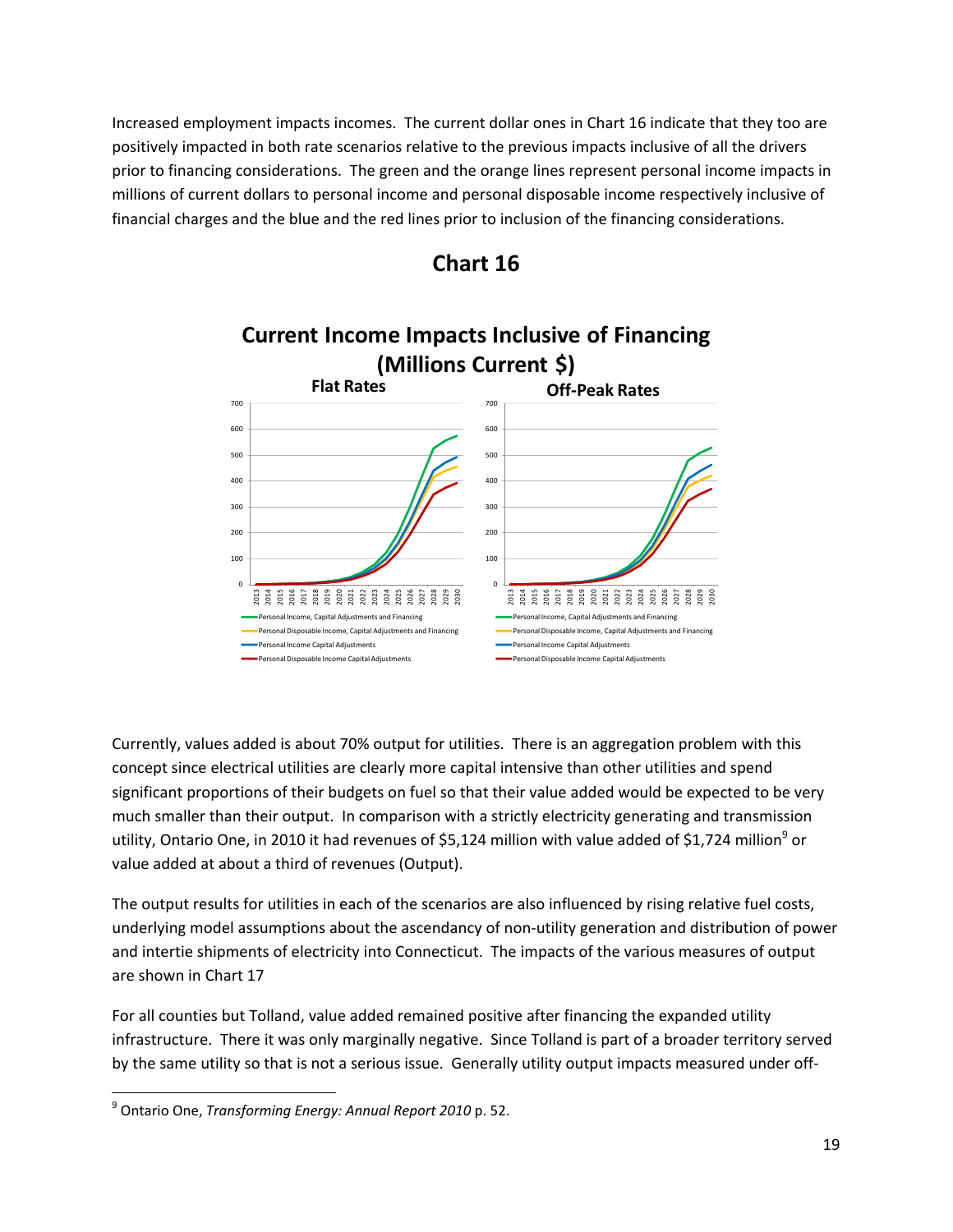peak are about two‐thirds of those under flat rates, albeit value added is a lower share of the output indicating either imports or production of outside of utilities *per se* inclusive of local generators and distributors or grid connections.



# **Utility Output Impacts (Millions 2005 \$)**



By 2030, utility output in the flat rate scenario exceeds its value added of \$249.7 by \$449.9 million of which \$153.2 million is used to pay off debt. In the off-peak scenario by 2030, the incremental value added at \$168.8 million is a smaller share of output of \$463.8 million leading to a difference of \$295.0 million of which \$103.3 million is used to repay interest and principle. In both scenarios interest and principle payments in 2030 are slightly more than a third of the gap between output and value added. As new demand for EVs flattens out and the utilities' mortgages are paid‐off, value added will become an increasing share of utility output.

In comparison with Ontario One, these ratios of value added to output are similar. For this reason, no adjustments to electricity rates other than those in those in the initial assumptions are warranted.